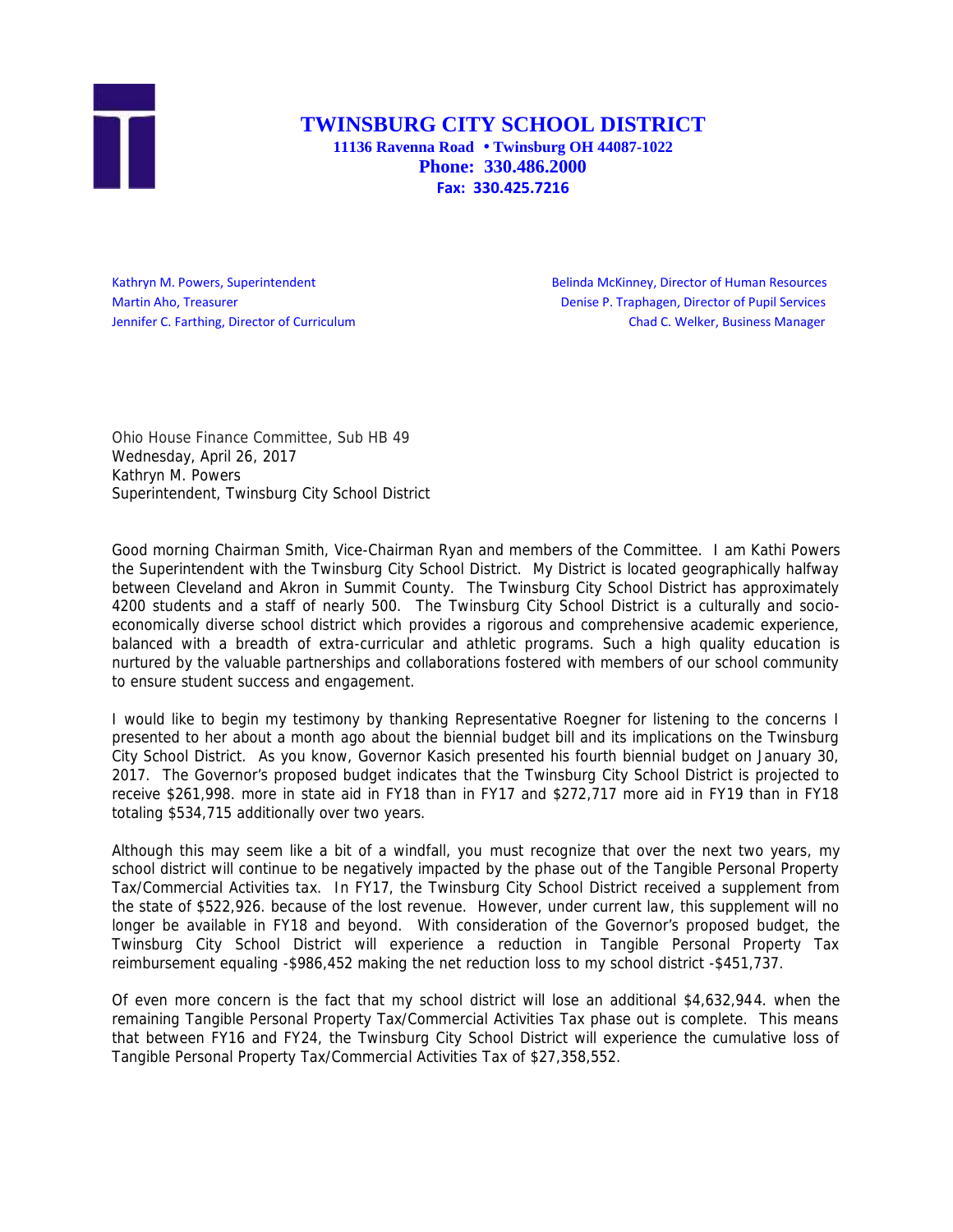

The Twinsburg City School District has been very concerned about the detrimental impact that the phase out of the state-controlled business tax would have upon our students and our school community. With Tangible Personal Property Tax diminishing with a total financial impact of \$9.8 million reduction in revenue to the General Fund, one of the District's goals was to set a course of action in play to insure a positive cash balance. After months of gathering feedback from members of our three communities, the Operational Change Plan was developed in 2012. Components of the plan included reductions in staff which equaled 45.647 full time equivalents or 57 individuals, implementation of Academic Fees and Payto-Participate Fees, along with the implementation of technological strategies which increased the efficiency of District operations. The \$3.2 million Operational Change Plan which included passages of a renewal levy and a new operating levy was developed after careful consideration of our community members' input and with the focus being the continuation of excellent educational programming for students. The Operational Change Plan was initially implemented in the 2012/2013 school year and continues to be in effect today.

Our school district continues to cut expenses and to "live within our means". According to the Cupp Report for FY15, our school district spends \$10,645 per pupil as compared to the state average of \$10,985 or the similar district average of \$10,875. Our year-to-year per-pupil expenses only increased a total of \$195 between FY11 and FY15.

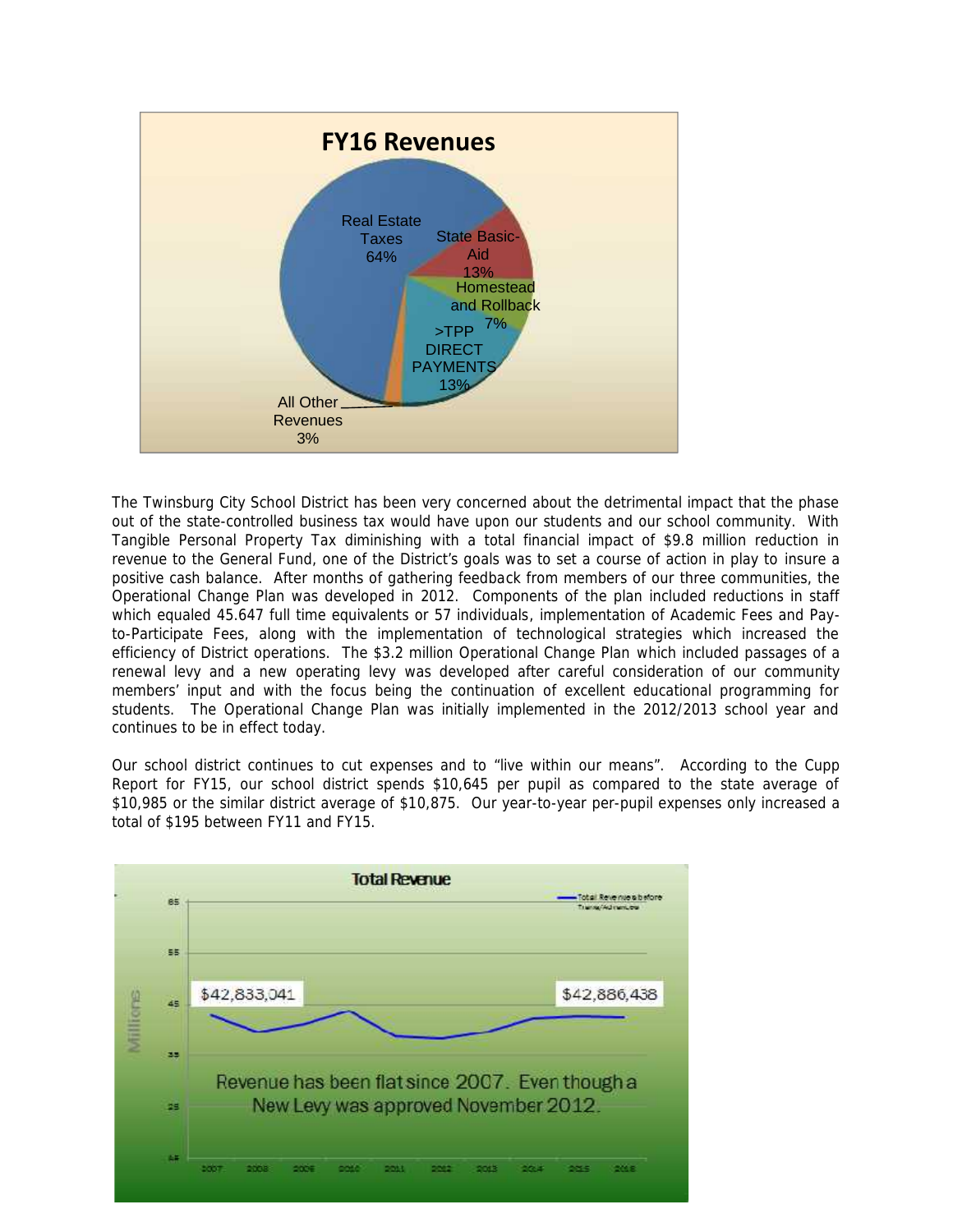In addition to the Operational Change Plan, the Twinsburg City School District participates in several group purchasing consortiums. Through the Ohio Schools Council the Twinsburg City School District purchases items such as buses, liability insurance, diesel fuel, paper, cleaning supplies, and receives discounts on natural gas and electricity. The District also participates in the Stark County Council of Government. This is a large health care consortium risk sharing pool. Recently our District completed two HB264 Energy Conservation projects. The project at our middle school replaced a boiler and lighting. The project at Twinsburg High School upgraded many parts of the heating and cooling system resulting in the reduction of utility expenditures.



Although the District will continue to implement the changes brought forth in the Operational Change Plan during the 2012/2013 school year, doing so will not fully meet the District's goal of a positive cash balance. Therefore, the Twinsburg Board of Education determined that a new 6.9 mill operating levy would be placed on the May 2, 2017 ballot. Without the passage of the levy and due to the continued phase-out of the Tangible Personal Property Tax reimbursement, the District will need to meet the financial shortfall with additional reductions in staff and reductions to our programs and services. With the expected phase-out of the remaining Tangible Personal Property Tax/Commercial Property Tax equaling \$4.6 million, I shudder to think of the negative impact that additional reductions in staff will have upon my excellent school district. Recall that 57 individuals were impacted during the initial implementation of the Operational Change Plan when my task was to reduce \$2 million in personnel costs. Obviously, none of these options will positively impact our students. Further reductions in staffing and academic and extracurricular programming for my students will likely impact the value our residents place on the Twinsburg City School District, ultimately resulting in lower home values. The fact that 89% of residents participating in the recent phone survey rated the District's quality of education positively truly shows that our community believes in our school district. Regardless, I am very concerned about the continued over-reliance on our local tax dollars and the personal burden we are asking our residents to assume. Currently, the District only receives \$1,280.95 in Foundation Funding per student when our per pupil expenditure is \$10,645. Failure to pass the operating levy on May 2<sup>nd</sup> compounded by the continued phase out of the business tax will result in an extremely detrimental impact upon the Twinsburg City School District.

Given the personal scenario I just shared with you regarding the financial landscape in the Twinsburg City School District, I respectfully make the following recommendations: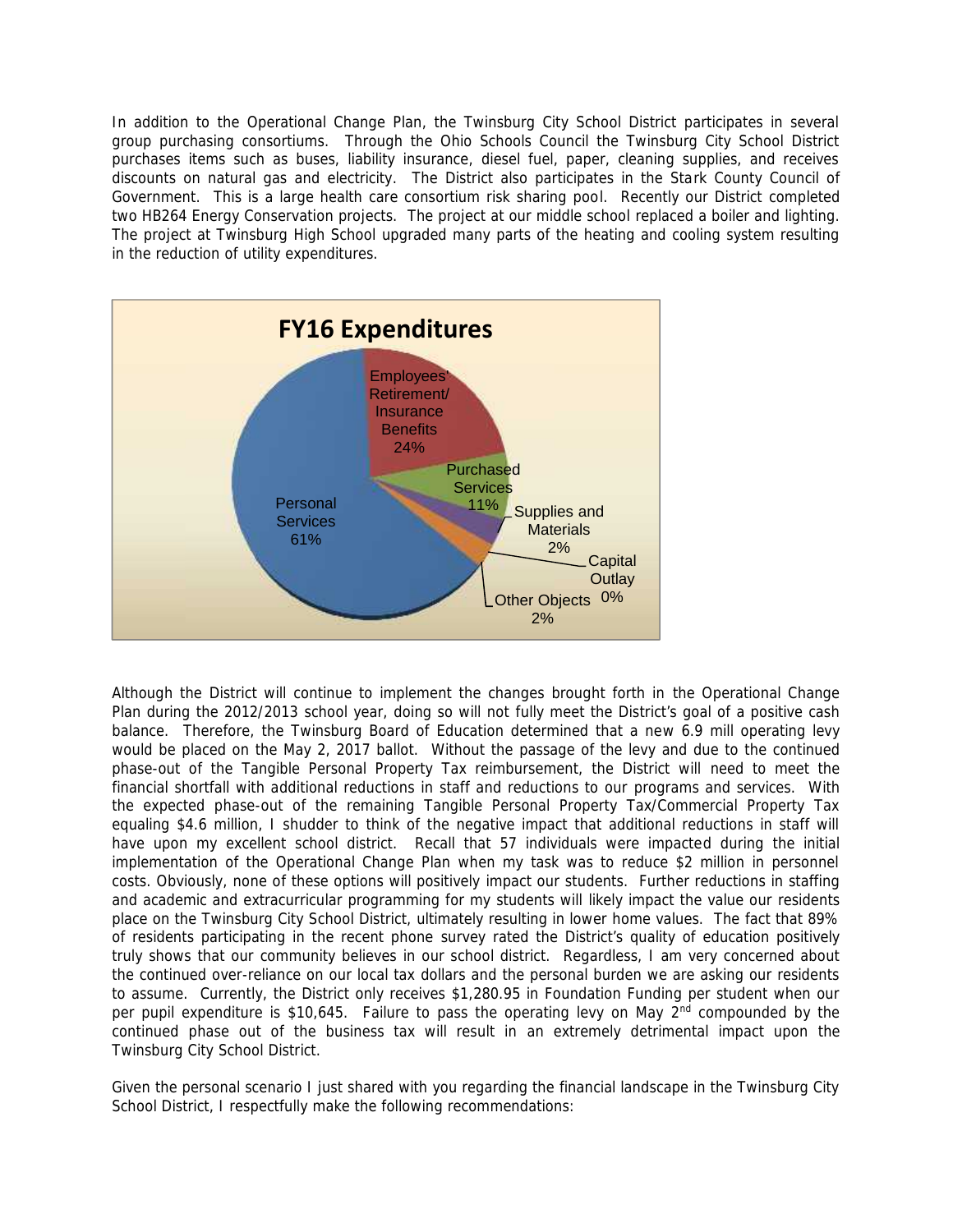- In the last biennium budget, the Legislature included language for the 2016/2017 biennium that kept districts like the Twinsburg City School District from having a net decrease in funding from FY15 in the combination of state aid and Tangible Personal Property reimbursements, for which Governor Kasich vetoed in the 2017 provision. Thankfully, the Legislature salvaged a portion of the vetoed language in SB 208. This provision came to be known as the TPP supplemental dollars. I respectfully request that the language be returned to the last budget bill language but with the provision made in permanent law, rather than in temporary law.
- With the aforementioned placed into permanent law, Tangible Personal Property Tax reimbursements would continue to be phased-out, but districts would continue to be held harmless to FY15 as long as state aid is not increasing enough to offset the Tangible Personal Property Tax reductions.
- Further, since the Twinsburg City School District is a "capped" school district, I recommend that the budget bill address the situation where a district such as mine has capped state aid but is continuing to receive Tangible Personal Property Tax reimbursements. To further illustrate, the Twinsburg City School District received \$5,258,385.91 in Foundation Funding in FY17 but would have received \$9,261,528.43 if the funding had not been capped by more than \$4 million. By allowing the capped aid to replace Tangible Personal Property Tax reimbursements, the District's Tangible Personal Property Tax reimbursements would be fully phased out, which is a goal of the Legislature, without additional cost to the state and without my school district losing additional funding.
- Although the Twinsburg City School District is not on the guarantee for the purposes of state funding, I would like to say a few words regarding the reduction in the guarantee amount being proposed in the budget bill. I believe that reductions in ADM cannot possibly translate into proportionate reductions in costs. With a 5 or 10 percent ADM reduction, you can't close a building, layoff teachers, mothball buses, reduce food service personnel, cut administrative staff etc. therefore the district would still operate however, at a greater reliance on local taxpayer dollars due to the reduction in state funding. Again, this would be very problematic to the impacted school districts, therefore, I respectfully request that you reconsider this language and reference the amendment proposed by Representative Roegner.
- Finally, with regard to the fair funding amendment proposed by Representative Roegner, I support the concept. Public schools must provide the same types of support to our students as chartered non-public schools provide to their students. Therefore, public school districts should receive at least as much per pupil. Recall, public schools are required by law to provide education to all Ohio's youth. Chartered non-public schools are not under any legal requirement to do so. It would seem to me, then, that public school districts should receive as much per pupil as the statewide per pupil amount paid for chartered non-public schools in Auxiliary funds and for administrative cost reimbursement.

I am privileged to be the Superintendent of the Twinsburg City School District. I am very proud of my students, in fact, I like to say I am very Tiger Proud of them as they attain excellence in academics, co curricular and extracurricular activities, the arts and in community service. As a school district, we continue to foster partnerships with our residents and local businesses as evidenced by the creation of a new workforce development program we are calling "The Academy at Twinsburg High School". Students who participate in the Academy will have opportunities to gain skills in areas related to business & manufacturing, health care & administration and human performance & recreational management by participating in seminars, volunteer opportunities, shadowing experiences and internships at partner area businesses. Likewise, our Board of Education just entered into agreements with four (4) local businesses who through their very generous monetary and value-added sponsorships, will provide the funds to bring enhancements to our facilities including a new scoreboard at Tiger Stadium, a new scoreboard and stats board for the high school gymnasium and new large LCD screens which will provide for simulcasts from our auditorium to the high school commons. Through these types of business partnerships, we are able to enhance our facilities at no cost to our residents. It is through partnerships such as these that our